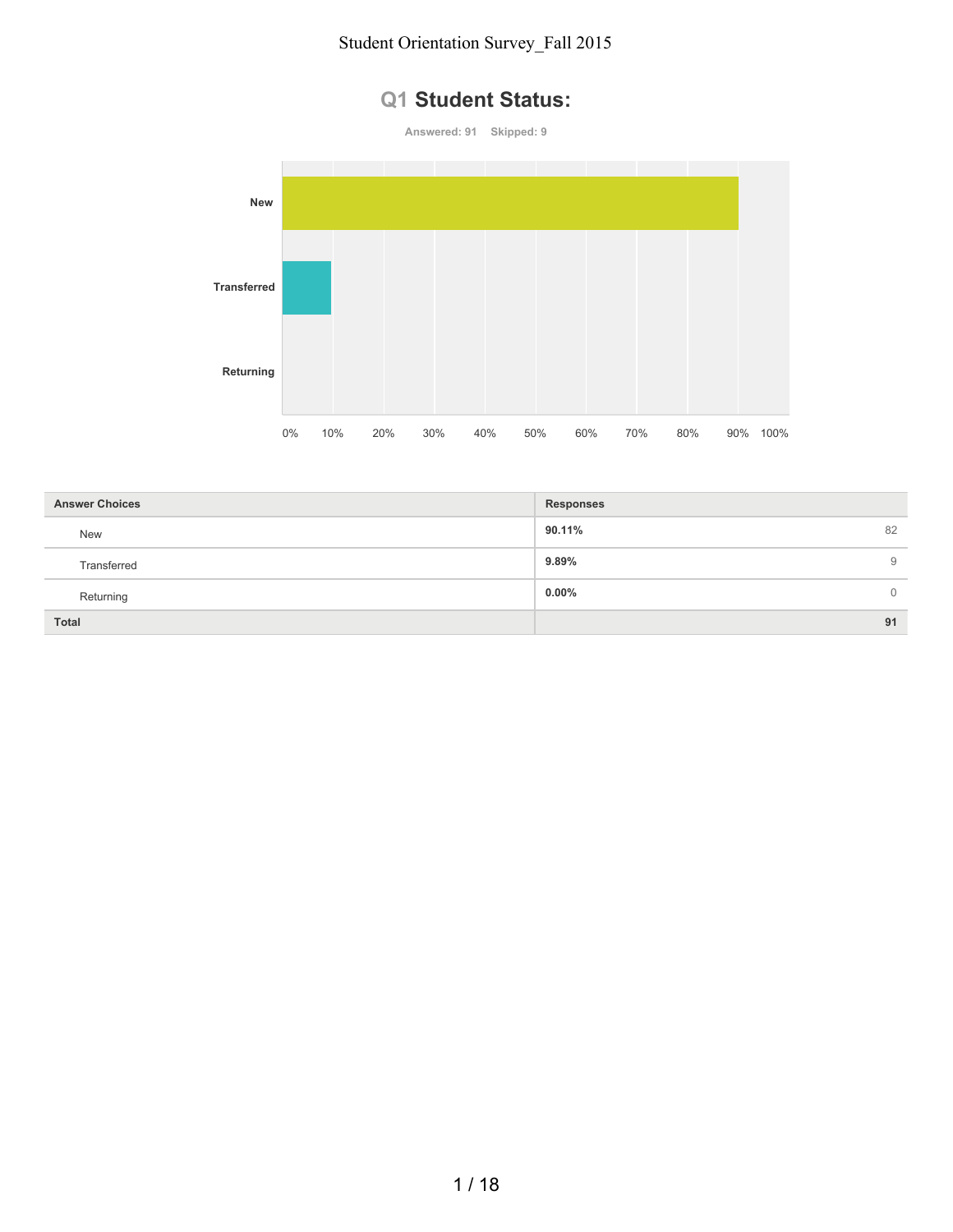



| <b>Answer Choices</b> | <b>Responses</b> |    |
|-----------------------|------------------|----|
| Male                  | 45.83%           | 44 |
| Female                | 54.17%           | 52 |
| Total                 |                  | 96 |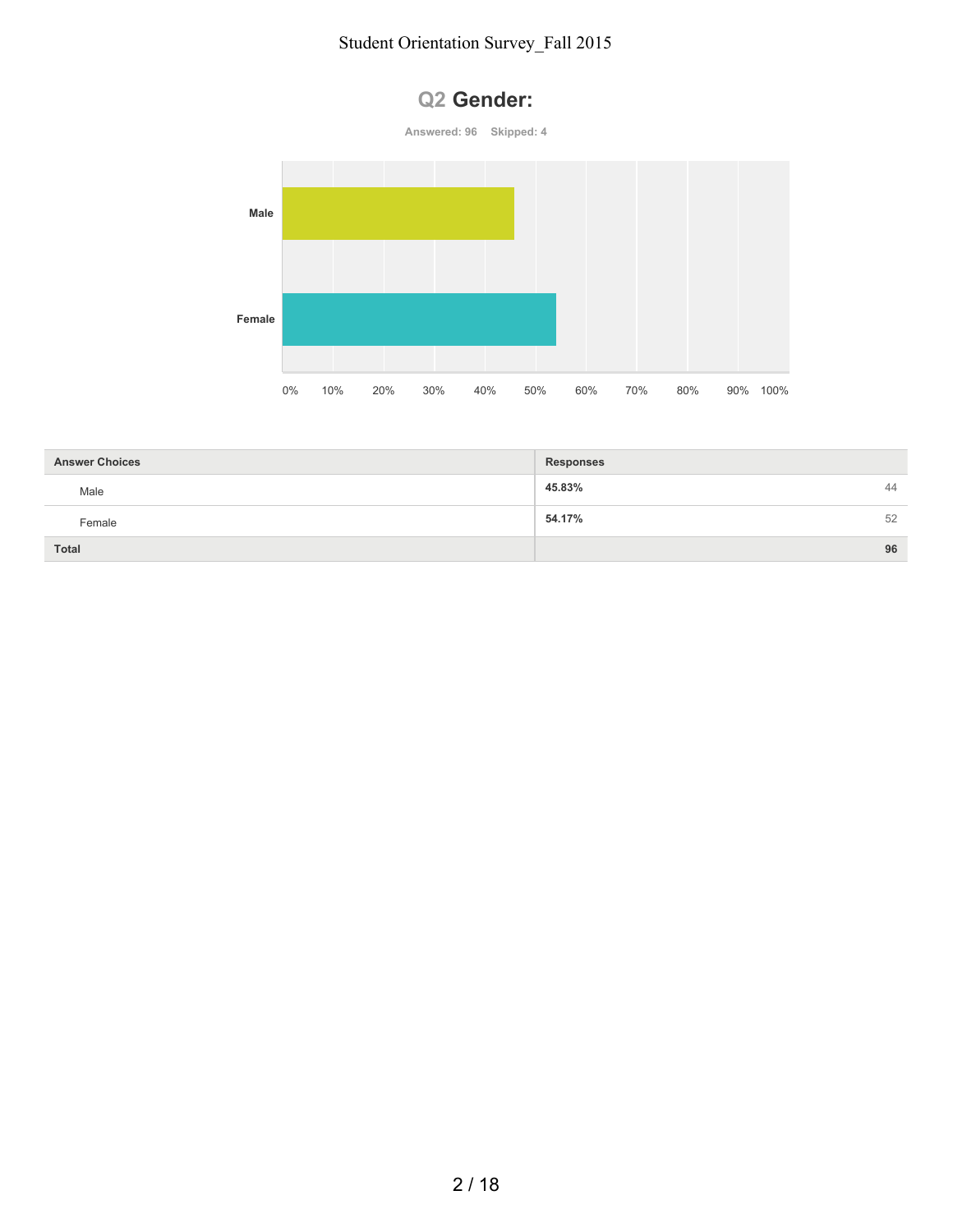

| Q3 Campus: |  |
|------------|--|
|------------|--|

| <b>Answer Choices</b> | <b>Responses</b>           |
|-----------------------|----------------------------|
| National              | 36<br>39.56%               |
| Pohnpei               | 10<br>10.99%               |
| Kosrae                | $0.00\%$<br>$\overline{0}$ |
| Chuuk                 | $0.00\%$<br>$\mathbf 0$    |
| Yap                   | 45<br>49.45%               |
| <b>FMI</b>            | $\mathbf 0$<br>$0.00\%$    |
| <b>Total</b>          | 91                         |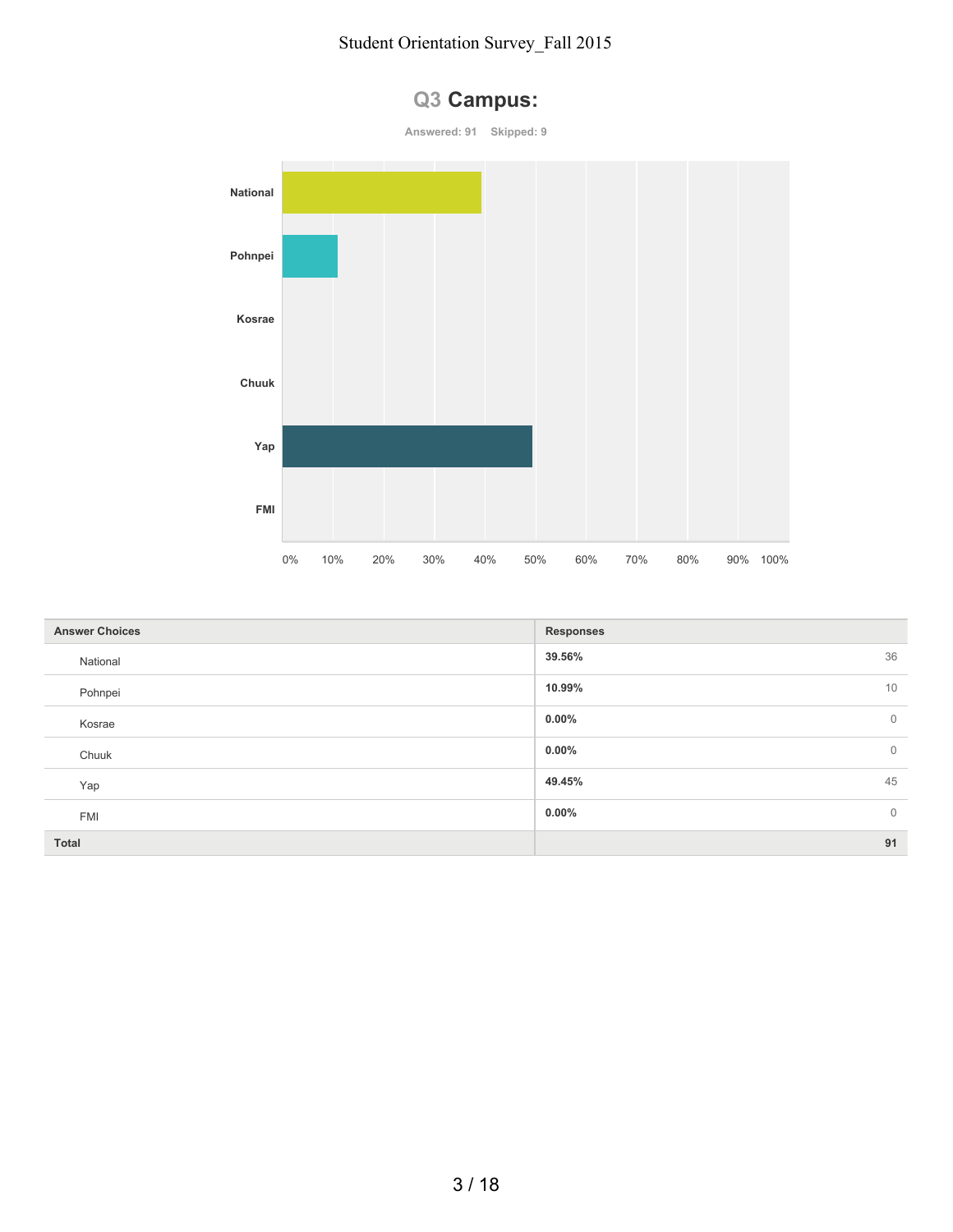

|  | Q4 State of Origin: |  |  |  |
|--|---------------------|--|--|--|
|--|---------------------|--|--|--|

| <b>Answer Choices</b> | <b>Responses</b> |
|-----------------------|------------------|
| Chuuk                 | 14.58%<br>14     |
| Kosrae                | 4.17%<br>4       |
| Pohnpei               | 29.17%<br>28     |
| Yap                   | 52.08%<br>50     |
| <b>Total</b>          | 96               |

| # | Other (please specify)   | Date |
|---|--------------------------|------|
|   | -<br>$^{\circ}$ ho.<br>. |      |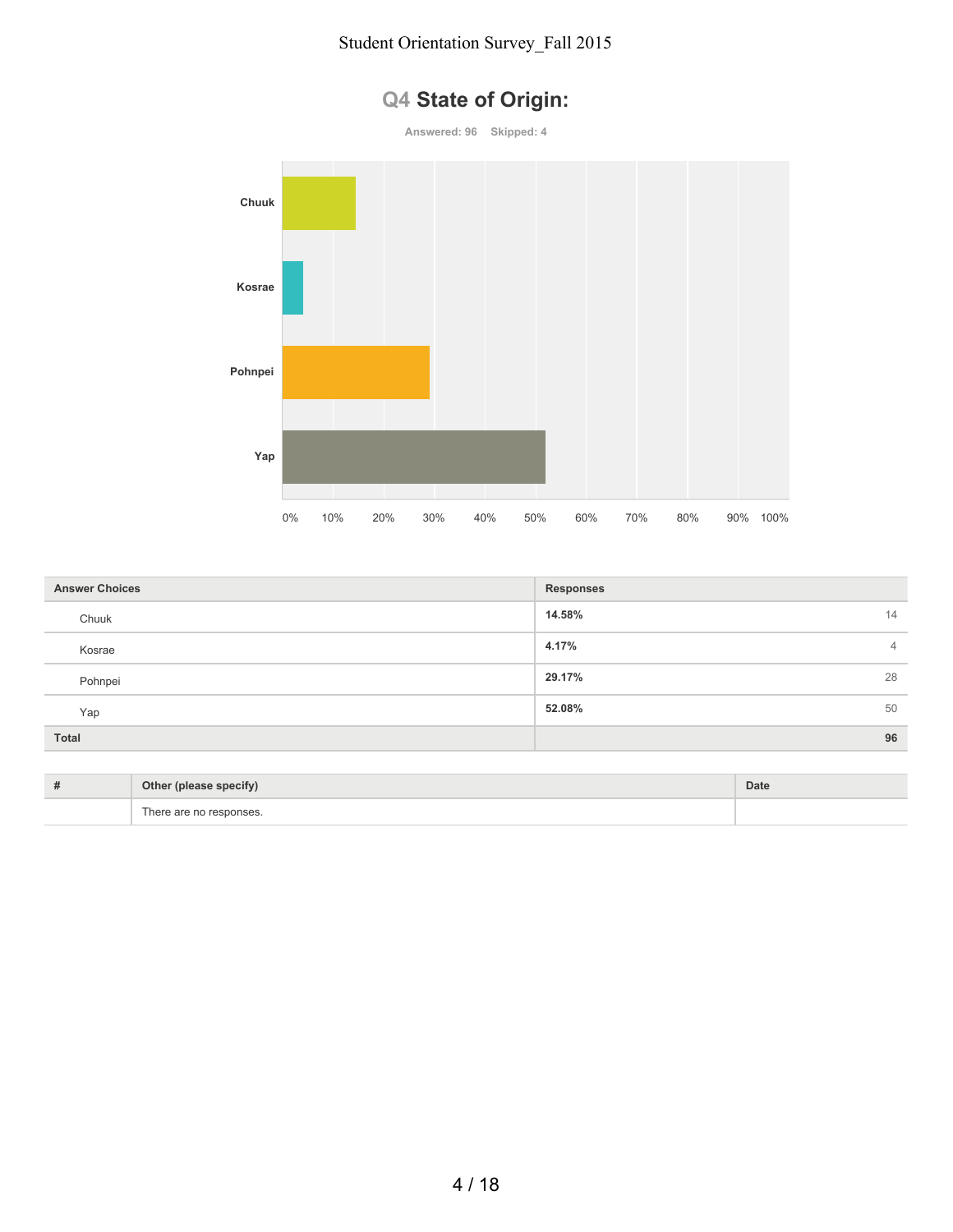# **Q5 Term enrolled: (e.g. Fall 2001)**

**Answered: 73 Skipped: 27**

| #              | <b>Responses</b> | Date               |
|----------------|------------------|--------------------|
| $\mathbf{1}$   | Fall 2015        | 9/10/2015 1:52 PM  |
| $\overline{2}$ | Fall 2015        | 9/10/2015 1:49 PM  |
| 3              | Fall 2015        | 9/10/2015 1:45 PM  |
| 4              | Fall 2015        | 9/10/2015 1:42 PM  |
| 5              | summer 2015      | 9/10/2015 1:38 PM  |
| 6              | <b>Fall 2015</b> | 9/10/2015 1:35 PM  |
| $\overline{7}$ | Fall 2015        | 9/10/2015 1:33 PM  |
| 8              | Fall 2015        | 9/10/2015 1:31 PM  |
| 9              | Fall 2015        | 9/10/2015 1:30 PM  |
| 10             | <b>Fall 2015</b> | 9/10/2015 1:28 PM  |
| 11             | Fall 2015        | 9/10/2015 1:21 PM  |
| 12             | Fall 2015        | 9/10/2015 1:16 PM  |
| 13             | Fall 2015        | 9/10/2015 1:12 PM  |
| 14             | Fall 2015        | 9/10/2015 1:10 PM  |
| 15             | Fall 2015        | 9/10/2015 1:08 PM  |
| 16             | Fall 2015        | 9/10/2015 1:04 PM  |
| 17             | <b>Fall 2015</b> | 9/10/2015 1:02 PM  |
| 18             | Fall 2015        | 9/10/2015 1:00 PM  |
| 19             | Fall 2015        | 9/10/2015 12:58 PM |
| 20             | Fall 2015        | 9/10/2015 12:56 PM |
| 21             | Fall 2015        | 9/10/2015 12:54 PM |
| 22             | Fall 2015        | 9/10/2015 12:52 PM |
| 23             | Fall 2015        | 9/10/2015 12:50 PM |
| 24             | <b>Fall 2015</b> | 9/10/2015 12:49 PM |
| 25             | Fall 2015        | 9/10/2015 12:47 PM |
| 26             | <b>Fall 2015</b> | 9/10/2015 12:43 PM |
| 27             | Fall 2015        | 9/10/2015 12:41 PM |
| 28             | Fall 2015        | 9/10/2015 12:38 PM |
| 29             | Fall 2015        | 9/10/2015 12:35 PM |
| 30             | Fall 2015        | 9/10/2015 12:30 PM |
| 31             | Fall 2015        | 9/10/2015 12:27 PM |
| 32             | Fall 2015        | 9/10/2015 12:25 PM |
| 33             | Fall 2015        | 9/10/2015 12:23 PM |
| 34             | <b>Fall 2015</b> | 9/10/2015 12:20 PM |
| 35             | <b>Fall 2015</b> | 9/10/2015 12:17 PM |
|                |                  |                    |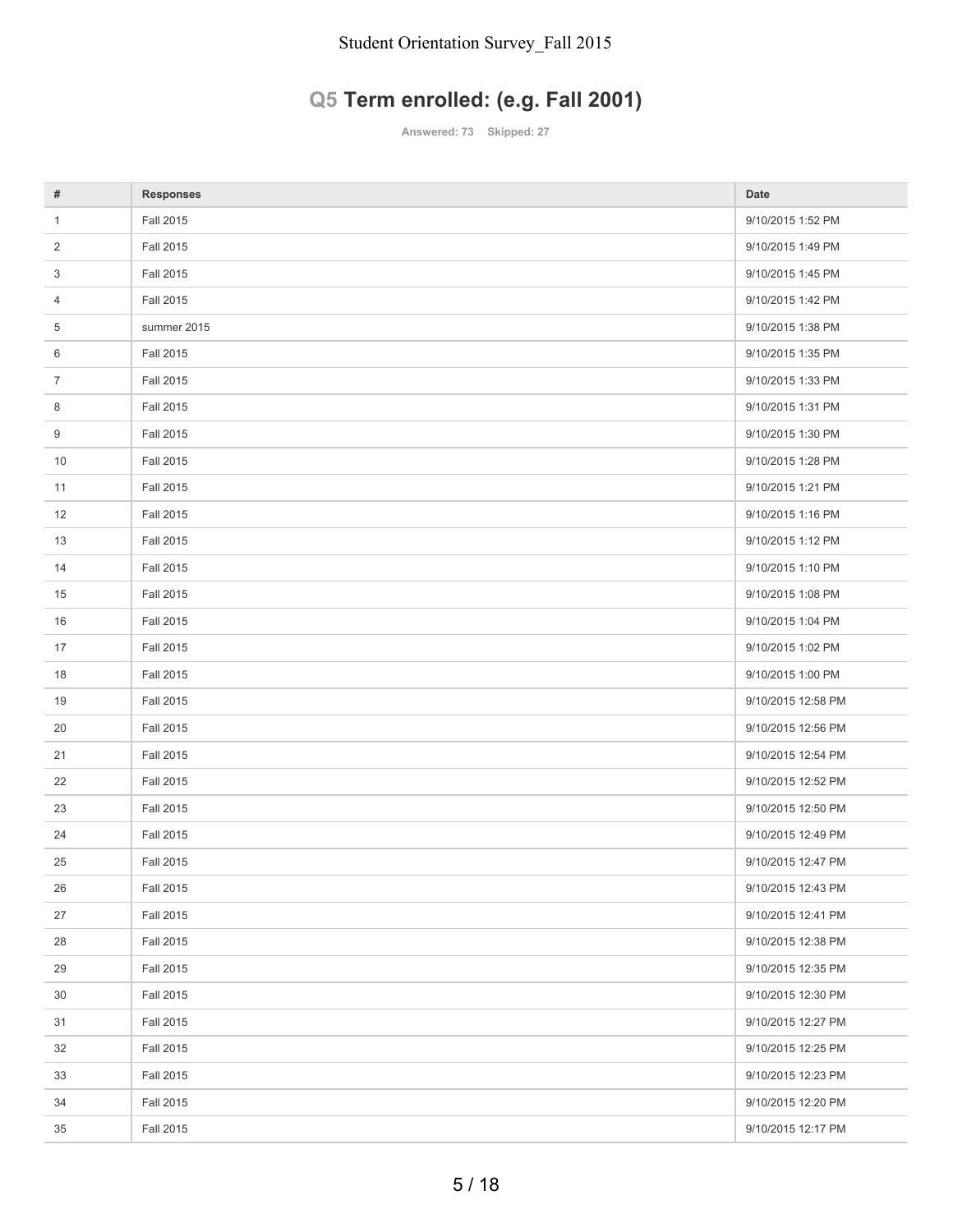| 36 | Fall 2015        | 9/10/2015 12:16 PM |
|----|------------------|--------------------|
| 37 | Fall 2015        | 9/10/2015 12:14 PM |
| 38 | Fall 2015        | 9/10/2015 12:12 PM |
| 39 | <b>Fall 2015</b> | 9/10/2015 12:10 PM |
| 40 | Fall 2015        | 9/10/2015 12:09 PM |
| 41 | <b>Fall 2015</b> | 9/10/2015 12:05 PM |
| 42 | Fall 2015        | 9/10/2015 12:04 PM |
| 43 | <b>Fall 2015</b> | 9/10/2015 12:00 PM |
| 44 | Fall 2015        | 9/10/2015 11:58 AM |
| 45 | Fall 2015        | 9/10/2015 11:54 AM |
| 46 | <b>Fall 2015</b> | 9/10/2015 11:52 AM |
| 47 | Fall 2015        | 9/1/2015 5:02 PM   |
| 48 | <b>Fall 2015</b> | 9/1/2015 4:57 PM   |
| 49 | Fall 2015        | 9/1/2015 4:55 PM   |
| 50 | <b>Fall 2015</b> | 9/1/2015 4:39 PM   |
| 51 | Fall 2015        | 9/1/2015 4:37 PM   |
| 52 | Fall 2015        | 9/1/2015 4:28 PM   |
| 53 | Fall 2015        | 9/1/2015 4:26 PM   |
| 54 | Fall 2015-2016   | 9/1/2015 4:22 PM   |
| 55 | Fall 2015        | 9/1/2015 4:12 PM   |
| 56 | Fall 2015        | 9/1/2015 3:54 PM   |
| 57 | <b>Fall 2015</b> | 9/1/2015 3:51 PM   |
| 58 | Fall 2015        | 9/1/2015 3:35 PM   |
| 59 | <b>Fall 2015</b> | 9/1/2015 3:33 PM   |
| 60 | Fall 2015        | 9/1/2015 3:26 PM   |
| 61 | <b>Fall 2015</b> | 9/1/2015 2:13 PM   |
| 62 | Fall 2015        | 9/1/2015 2:11 PM   |
| 63 | F                | 9/1/2015 2:00 PM   |
| 64 | Fall 2015        | 9/1/2015 1:54 PM   |
| 65 | <b>Fall 2015</b> | 9/1/2015 1:53 PM   |
| 66 | Fall 2015        | 9/1/2015 1:52 PM   |
| 67 | Fall 2015        | 9/1/2015 1:49 PM   |
| 68 | Fall 2015        | 9/1/2015 1:48 PM   |
| 69 | Fall 2015        | 9/1/2015 1:42 PM   |
| 70 | Fall 2015        | 9/1/2015 1:40 PM   |
| 71 | Fall 2015        | 9/1/2015 1:30 PM   |
| 72 | Fall 2015        | 9/1/2015 1:17 PM   |
| 73 | <b>Fall 2015</b> | 9/1/2015 1:12 PM   |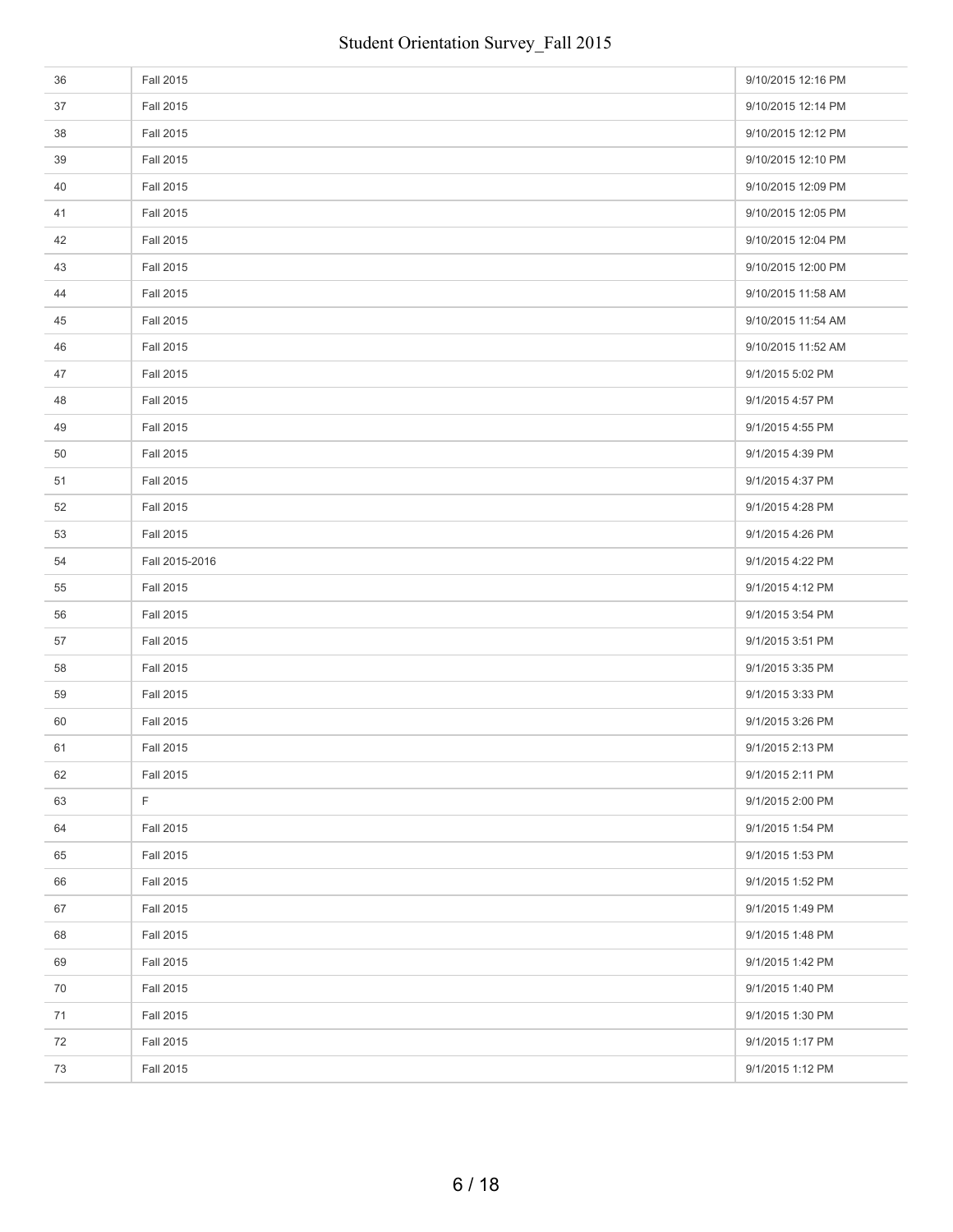

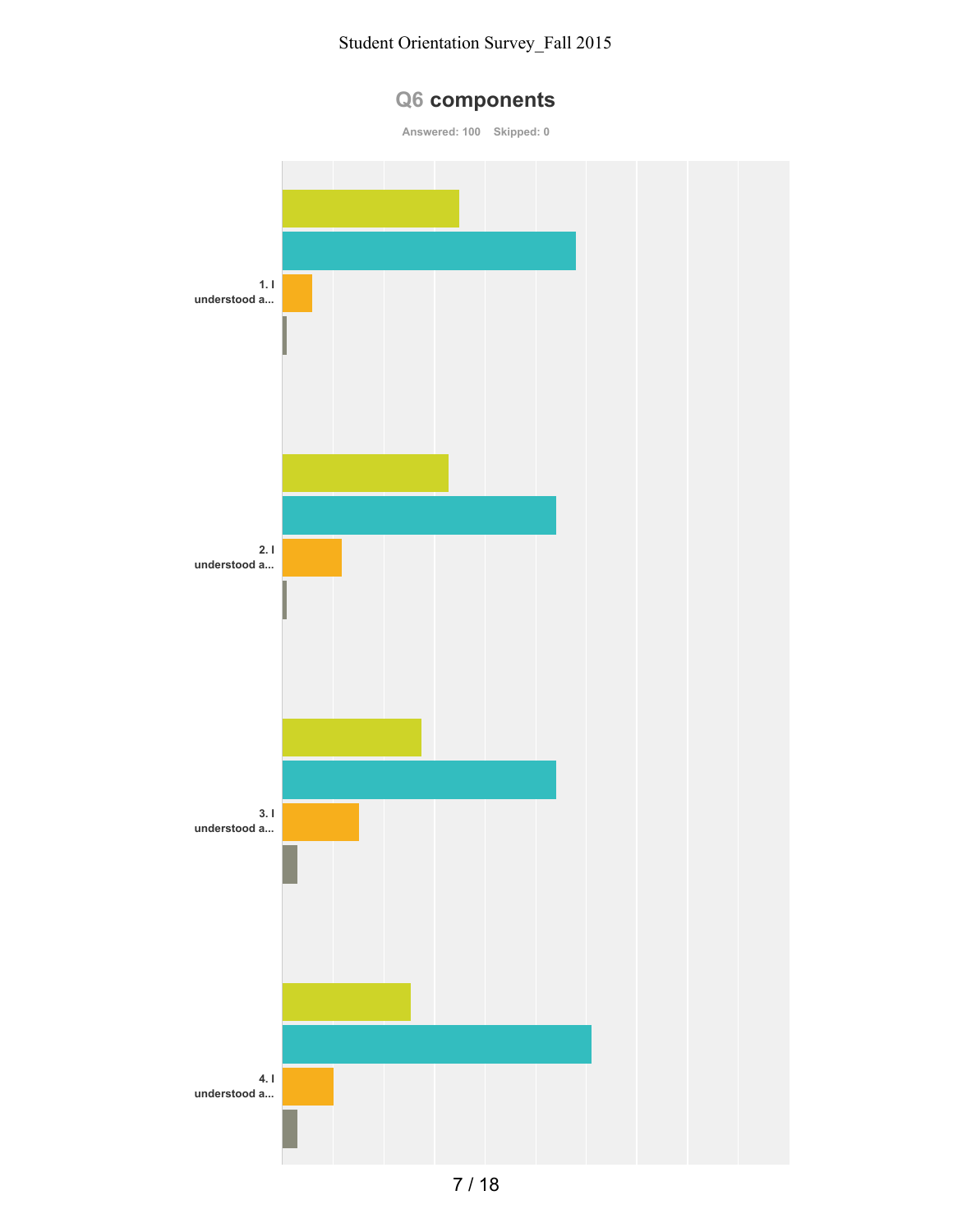Student Orientation Survey\_Fall 2015

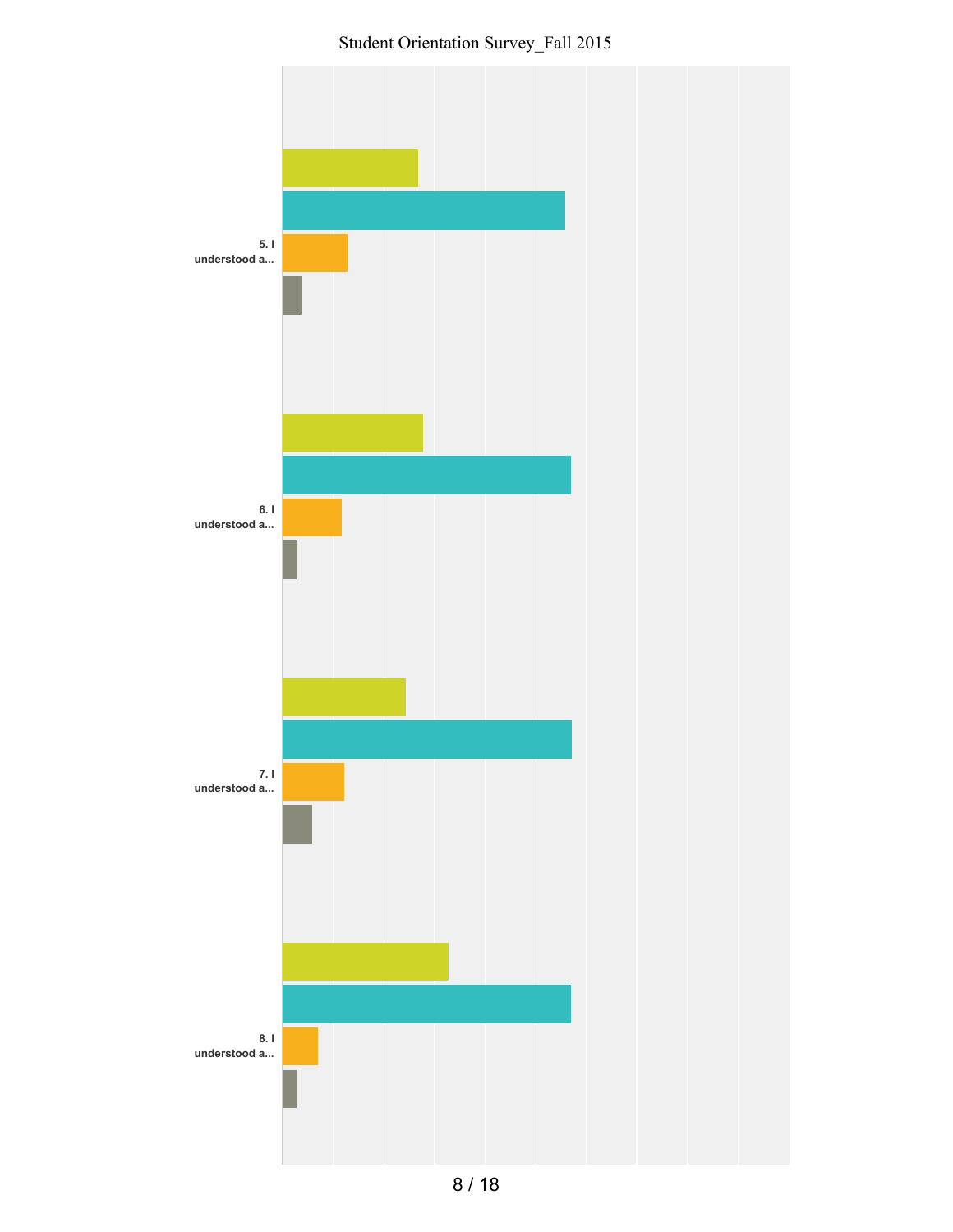Student Orientation Survey\_Fall 2015

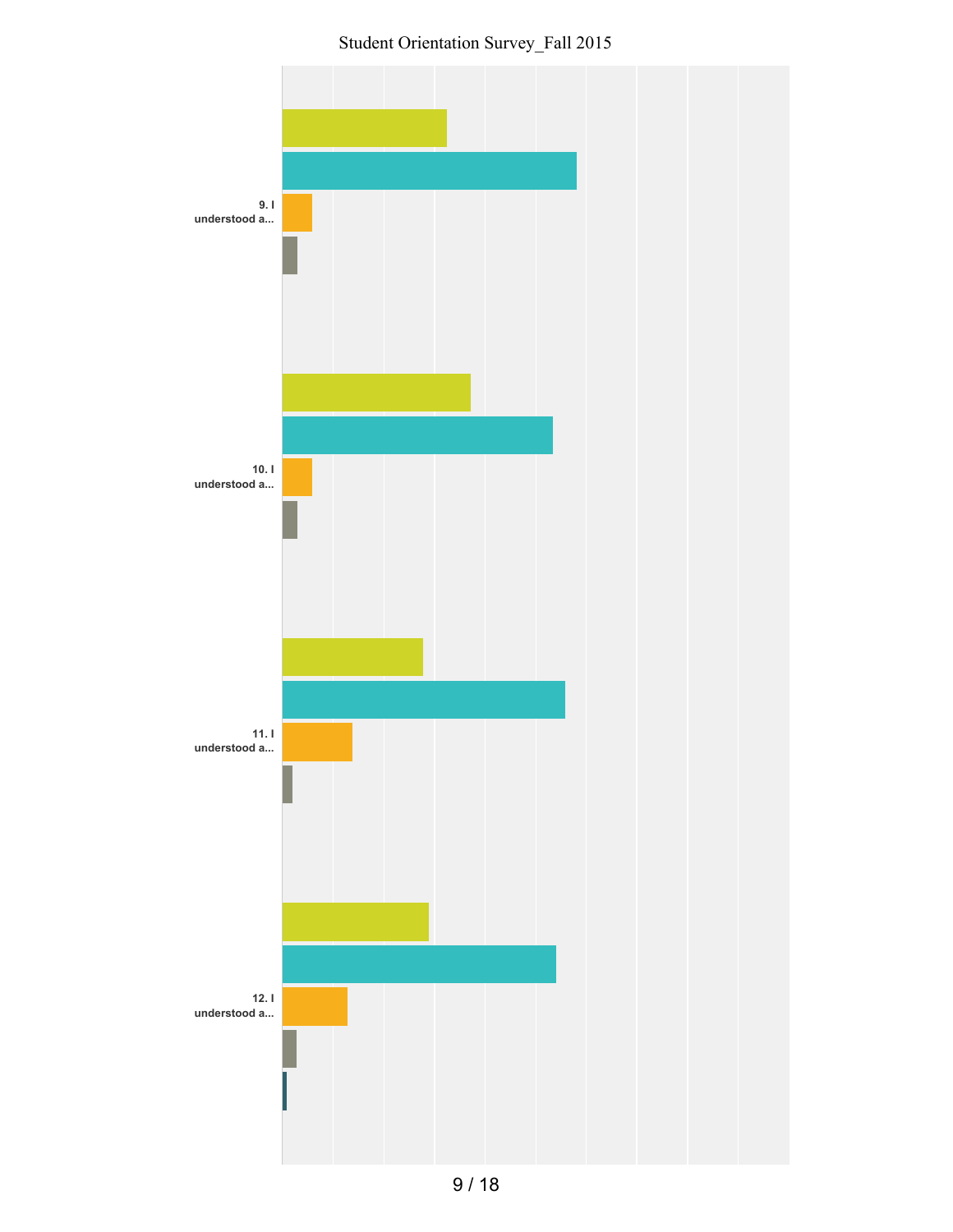Student Orientation Survey\_Fall 2015



10 / 18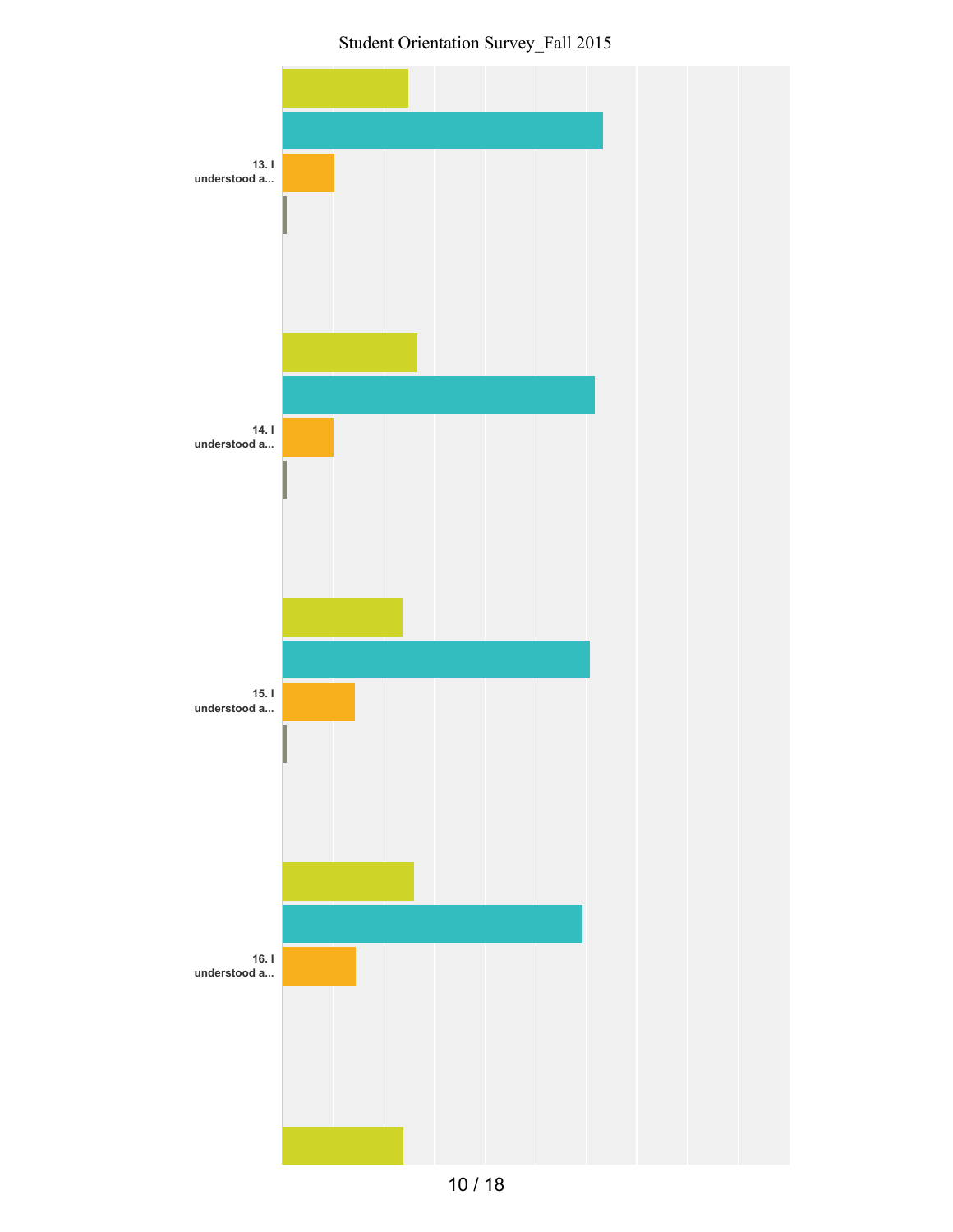



11 / 18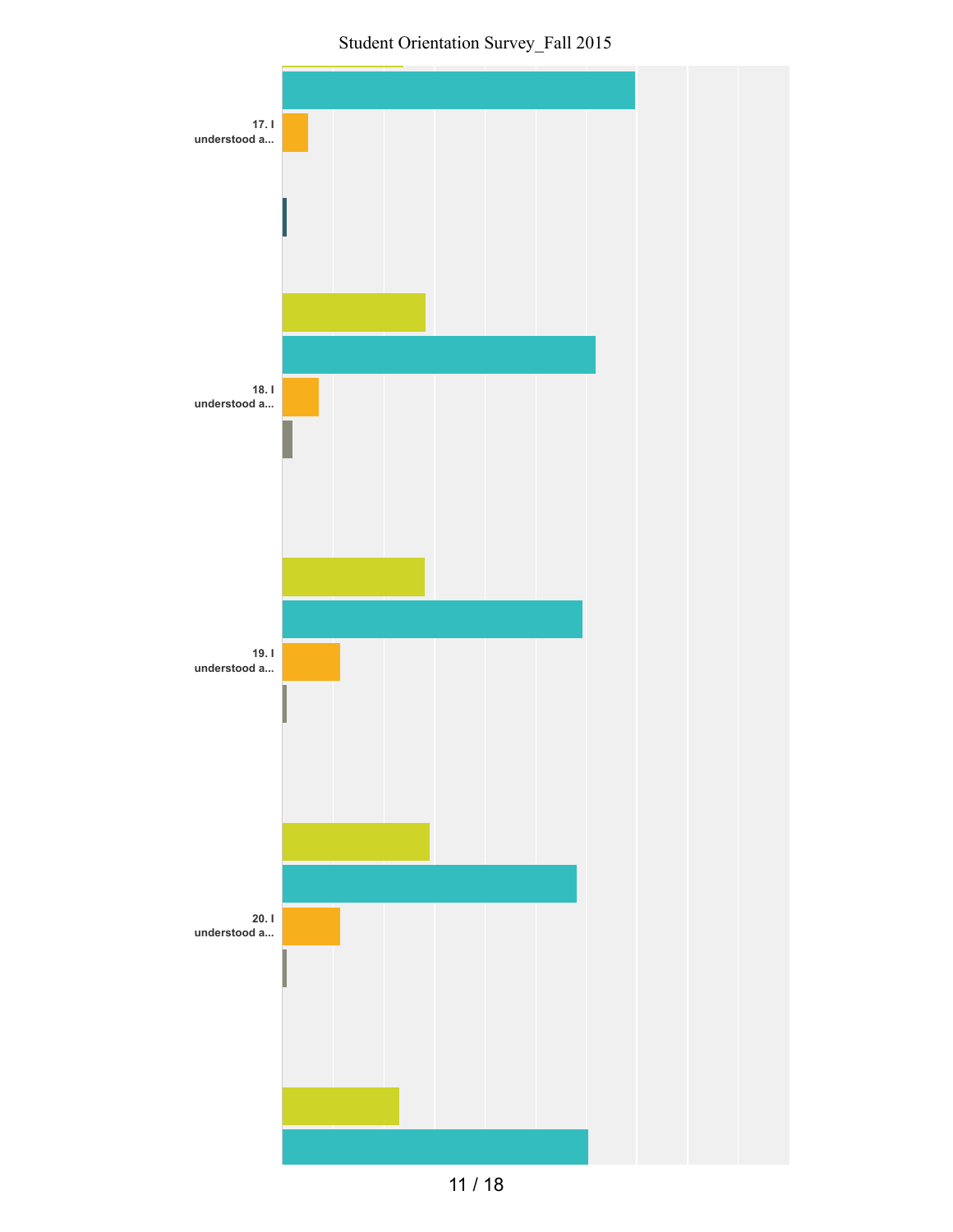

|                                                                                                                                                 | <b>Strongly</b><br>Agree | Agree        | <b>Neutral</b> | <b>Disagree</b> | <b>Strongly</b><br><b>Disagree</b> | Total |
|-------------------------------------------------------------------------------------------------------------------------------------------------|--------------------------|--------------|----------------|-----------------|------------------------------------|-------|
| 1. I understood and am aware of the Computer Lab Policies and Computer basic skills that<br>were provided.                                      | 35.00%<br>35             | 58.00%<br>58 | 6.00%<br>6     | 1.00%           | $0.00\%$<br>$\Omega$               | 100   |
| 2. I understood and am now aware of the services provided by the Campus Security Office.                                                        | 33.00%<br>33             | 54.00%<br>54 | 12.00%<br>12   | 1.00%           | $0.00\%$<br>$\Omega$               | 100   |
| 3. I understood and am aware of the Admission procedures that were provided.                                                                    | 27.55%<br>27             | 54.08%<br>53 | 15.31%<br>15   | 3.06%<br>3      | $0.00\%$<br>$\bigcap$              | 98    |
| 4. I understood and am aware of the academic policies that were presented.                                                                      | 25.51%<br>25             | 61.22%<br>60 | 10.20%<br>10   | 3.06%<br>3      | $0.00\%$                           | 98    |
| 5. I understood and am now aware of the services provided at the Business Office and<br>information on Student Accounts were clearly presented. | 27.00%<br>27             | 56.00%<br>56 | 13.00%<br>13   | $4.00\%$<br>4   | $0.00\%$                           | 100   |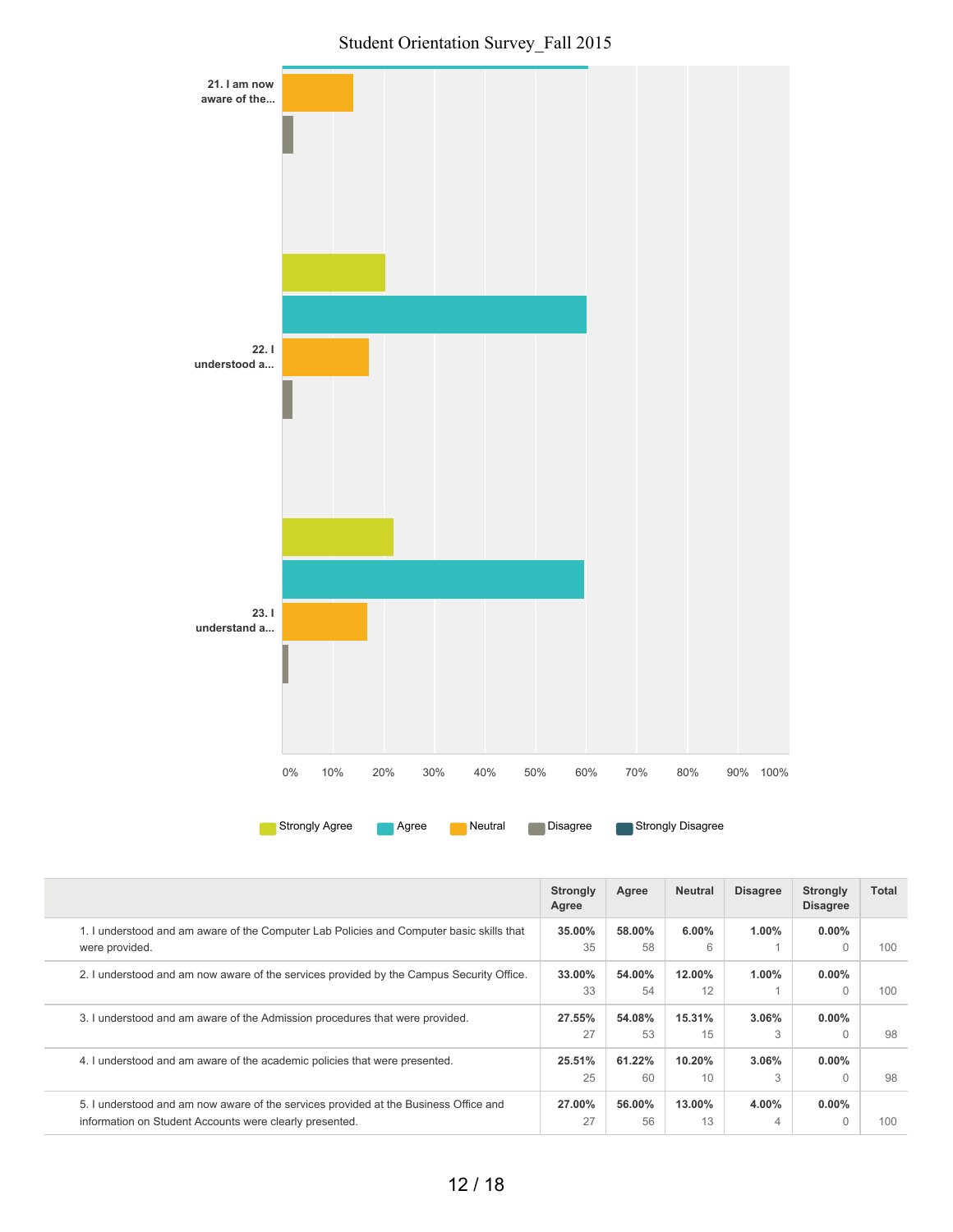| 6. I understood and am aware of the COM-FSM MyShark that was presented.                         | 28.00%<br>28 | 57.00%<br>57 | 12.00%<br>12   | 3.00%<br>3              | 0.00%<br>$\Omega$     | 100 |
|-------------------------------------------------------------------------------------------------|--------------|--------------|----------------|-------------------------|-----------------------|-----|
| 7. I understood and am aware of the variety of academic programs and opportunities              | 24.49%       | 57.14%       | 12.24%         | 6.12%                   | 0.00%                 | 98  |
| available.                                                                                      | 24           | 56           | 12             | 6                       | $\bigcap$             |     |
| 8. I understood and am aware of the student support programs available to assist students       | 33.00%       | 57.00%       | 7.00%          | 3.00%                   | 0.00%                 | 100 |
| academically and socially.                                                                      | 33           | 57           | $\overline{7}$ | 3                       | $\Omega$              |     |
| 9. I understood and am aware of the student services policies, student conduct and              | 32.65%       | 58.16%       | 6.12%          | 3.06%                   | 0.00%                 | 98  |
| disciplinary matters presented.                                                                 | 32           | 57           | 6              | 3                       | $\Omega$              |     |
| 10. I understood and am now aware of the policy on the use of alcohol and drugs that was        | 37.37%       | 53.54%       | 6.06%          | 3.03%                   | 0.00%                 | 99  |
| presented.                                                                                      | 37           | 53           | 6              | 3                       | $\Omega$              |     |
| 11. I understood and am aware of the policies dealing with student grievance, student           | 28.00%       | 56.00%       | 14.00%         | 2.00%                   | 0.00%                 | 100 |
| government and due process that were presented.                                                 | 28           | 56           | 14             | $\overline{2}$          | $\Omega$              |     |
| 12. I understood and am now aware of all procedures from registration through graduation        | 29.00%       | 54.00%       | 13.00%         | 3.00%                   | 1.00%                 | 100 |
| requirements and all other procedures that were presented.                                      | 29           | 54           | 13             | 3                       | 1                     |     |
| 13. I understood and am now aware of the services provided at the Counseling Office.            | 25.00%<br>24 | 63.54%<br>61 | 10.42%<br>10   | 1.04%<br>$\mathbf{1}$   | 0.00%<br>$\Omega$     | 96  |
| 14. I understood and am now aware of the services provided at the Financial Aid Office.         | 26.80%<br>26 | 61.86%<br>60 | 10.31%<br>10   | 1.03%<br>1              | 0.00%<br>$\mathbf{0}$ | 97  |
| 15. I understood and am now aware of the services provided by the Bookstore.                    | 23.71%<br>23 | 60.82%<br>59 | 14.43%<br>14   | 1.03%<br>1              | 0.00%<br>$\theta$     | 97  |
| 16. I understood and am now aware of the services provided at the Dispensary and                | 26.04%       | 59.38%       | 14.58%         | 0.00%                   | 0.00%                 | 96  |
| information on related matters were clearly presented.                                          | 25           | 57           | 14             | $\mathbf{0}$            | $\Omega$              |     |
| 17. I understood and am now aware of the services provided at the Learning Resources            | 23.96%       | 69.79%       | 5.21%          | 0.00%                   | 1.04%                 | 96  |
| Center and information and procedures on use of the center were clearly presented.              | 23           | 67           | 5              | $\Omega$                | $\mathbf{1}$          |     |
| 18. I understood and am now aware of the services and student activities provided at the        | 28.42%       | 62.11%       | 7.37%          | 2.11%                   | 0.00%                 | 95  |
| Recreation.                                                                                     | 27           | 59           | $\overline{7}$ | $\overline{2}$          | $\Omega$              |     |
| 19. I understood and am now aware of the services and schedules of the Dining Hall.             | 28.13%<br>27 | 59.38%<br>57 | 11.46%<br>11   | 1.04%<br>1              | 0.00%<br>$\Omega$     | 96  |
| 20. I understood and am now aware of the Residence Hall rules, policies and student             | 29.17%       | 58.33%       | 11.46%         | 1.04%                   | 0.00%                 | 96  |
| activities.                                                                                     | 28           | 56           | 11             | 1                       | $\Omega$              |     |
| 21. I am now aware of the location of different offices, classrooms and other facilities on the | 23.08%       | 60.44%       | 14.29%         | 2.20%                   | 0.00%                 | 91  |
| campus.                                                                                         | 21           | 55           | 13             | $\overline{2}$          | $\Omega$              |     |
| 22. I understood and am now aware of the use of the different college facilities.               | 20.43%<br>19 | 60.22%<br>56 | 17.20%<br>16   | 2.15%<br>$\overline{2}$ | 0.00%<br>$\Omega$     | 93  |
| 23. I understand and am now aware of the services provided by the Peer Counseling               | 22.08%       | 59.74%       | 16.88%         | 1.30%                   | 0.00%                 | 77  |
| Center.                                                                                         | 17           | 46           | 13             | 1                       | $\overline{0}$        |     |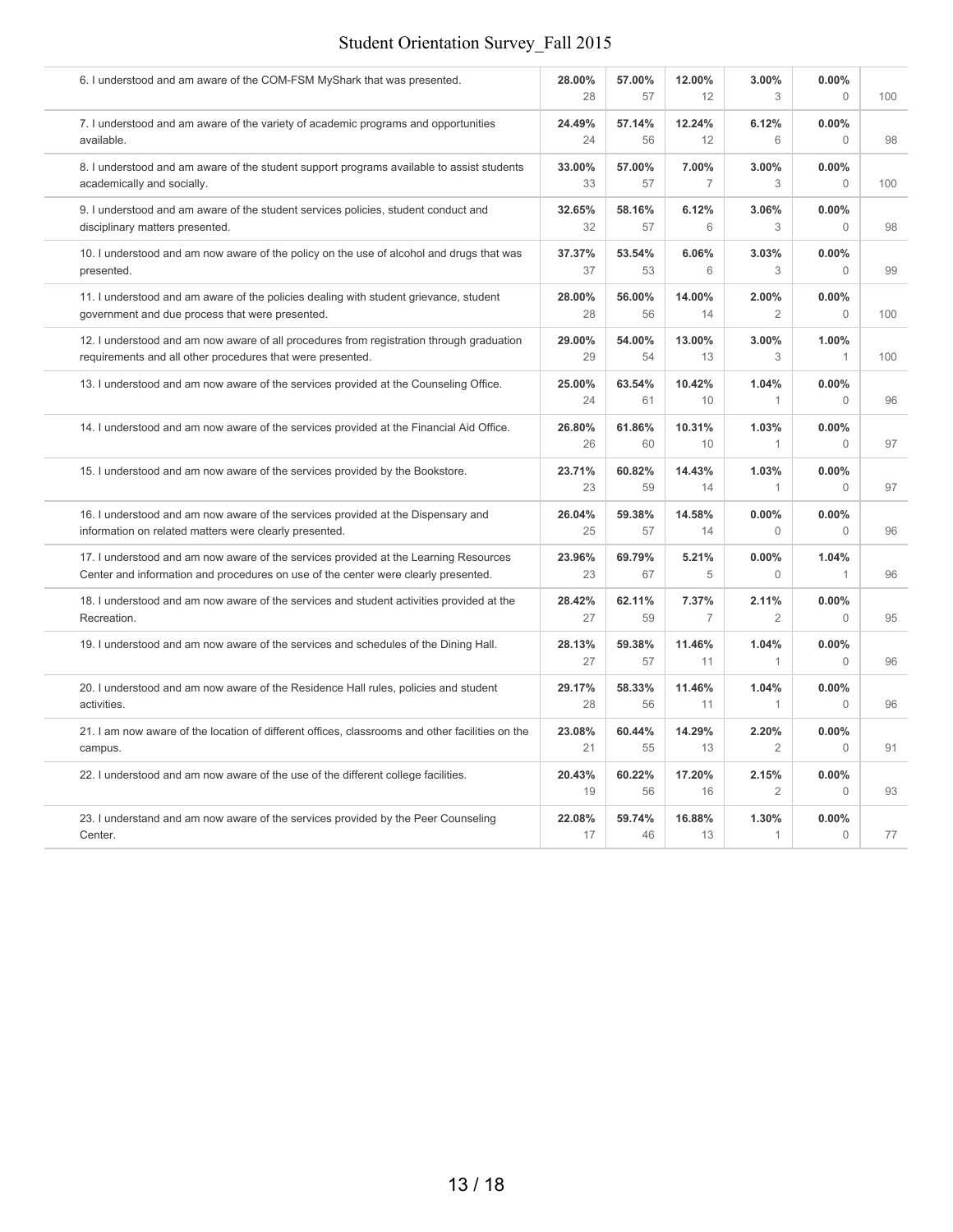

| <b>Answer Choices</b> | <b>Responses</b>           |
|-----------------------|----------------------------|
| Very Satified         | 29<br>30.53%               |
| Satisfied             | 55<br>57.89%               |
| Neutral               | 10.53%<br>10               |
| Dissatisfied          | $0.00\%$<br>$\overline{0}$ |
| Very Dissatisfied     | 1.05%                      |
| <b>Total</b>          | 95                         |

# **Q7 Please rate your level of satifaction with**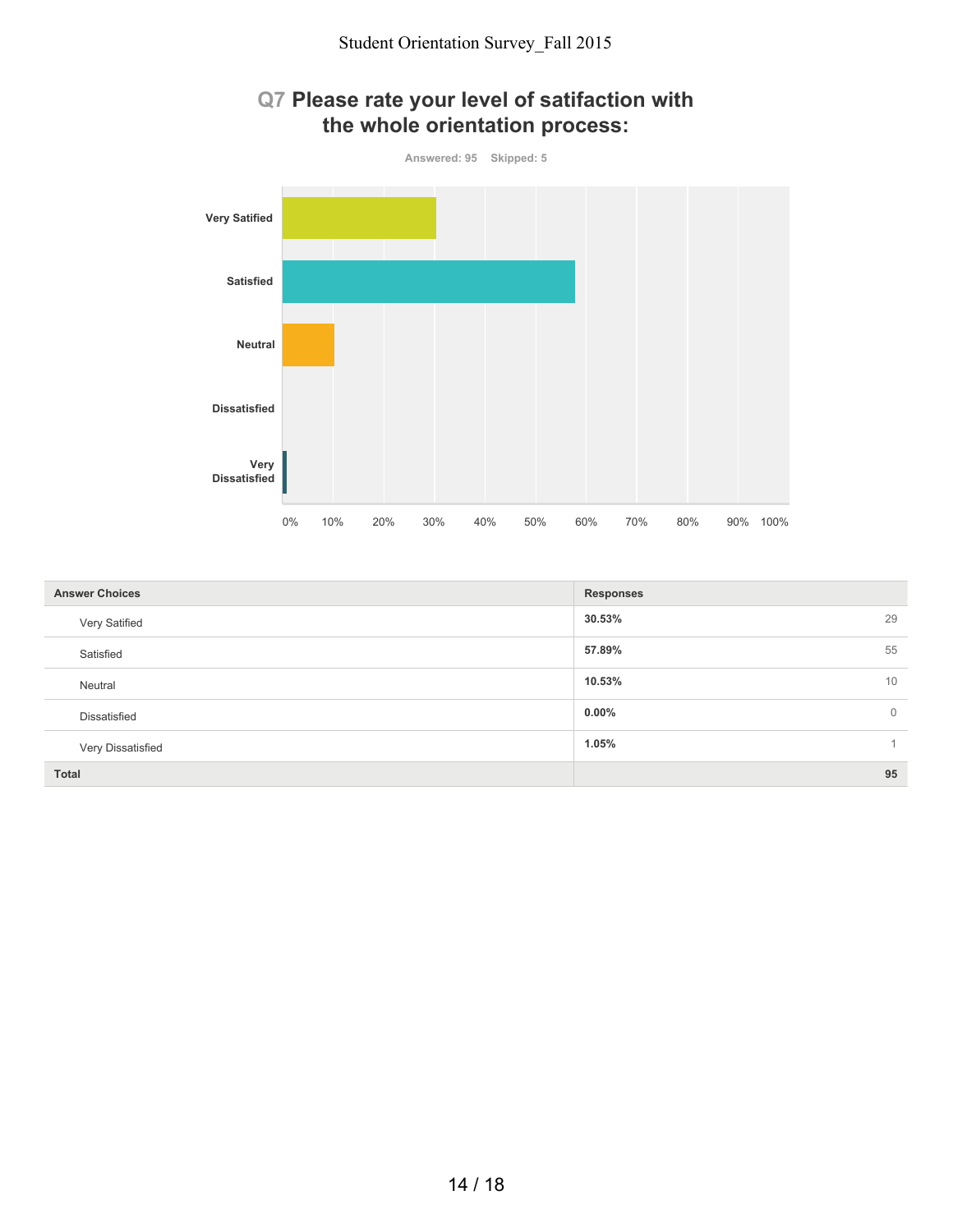# **Q8 Please tell us something that you find interesting and may benefit you.**

**Answered: 54 Skipped: 46**

| #  | <b>Responses</b>                                                                                                                                                                                                                                                                                                                                                            | <b>Date</b>        |
|----|-----------------------------------------------------------------------------------------------------------------------------------------------------------------------------------------------------------------------------------------------------------------------------------------------------------------------------------------------------------------------------|--------------------|
| 1  | The performance by the Youth for Change.                                                                                                                                                                                                                                                                                                                                    | 9/10/2015 1:47 PM  |
| 2  | I find the whole security "stuff" is very useful and it helps me think that I'm safe enough on campus.                                                                                                                                                                                                                                                                      | 9/10/2015 1:45 PM  |
| 3  | Well, i was very happy to see the whole campus because this was my first time and of course first year here. I'm very<br>satisfied during the orientation.                                                                                                                                                                                                                  | 9/10/2015 1:42 PM  |
| 4  | What i found interesting is getting to know other students, learning and understanding the policies in the campus.                                                                                                                                                                                                                                                          | 9/10/2015 1:38 PM  |
| 5  | The information provided or presented by the security                                                                                                                                                                                                                                                                                                                       | 9/10/2015 1:35 PM  |
| 6  | I find everything interesting.                                                                                                                                                                                                                                                                                                                                              | 9/10/2015 1:16 PM  |
| 7  | I learned a lot and i believe that most of the things that the peer coaches explained to us will be quite helpful in my<br>journey while attending COM.                                                                                                                                                                                                                     | 9/10/2015 12:49 PM |
| 8  | Clubs extracurricular activities                                                                                                                                                                                                                                                                                                                                            | 9/10/2015 12:43 PM |
| 9  | Good food                                                                                                                                                                                                                                                                                                                                                                   | 9/10/2015 12:41 PM |
| 10 | Toured around the campus.                                                                                                                                                                                                                                                                                                                                                   | 9/10/2015 12:34 PM |
| 11 | The presentation were very clear and understandable                                                                                                                                                                                                                                                                                                                         | 9/10/2015 12:32 PM |
| 12 | The presentation are clear                                                                                                                                                                                                                                                                                                                                                  | 9/10/2015 12:30 PM |
| 13 | Tour around the campus                                                                                                                                                                                                                                                                                                                                                      | 9/10/2015 12:25 PM |
| 14 | Walking under the rain.                                                                                                                                                                                                                                                                                                                                                     | 9/10/2015 12:10 PM |
| 15 | I found out that the library here is well organized and it is easy for me to do research and everything.                                                                                                                                                                                                                                                                    | 9/10/2015 12:09 PM |
| 16 | The food                                                                                                                                                                                                                                                                                                                                                                    | 9/10/2015 12:00 PM |
| 17 | The information                                                                                                                                                                                                                                                                                                                                                             | 9/10/2015 11:58 AM |
| 18 | The food.                                                                                                                                                                                                                                                                                                                                                                   | 9/10/2015 11:54 AM |
| 19 | Everything is interesting and i know it will benefit me                                                                                                                                                                                                                                                                                                                     | 9/1/2015 5:02 PM   |
| 20 | It will help me to know my classes and what we should do later on                                                                                                                                                                                                                                                                                                           | 9/1/2015 5:00 PM   |
| 21 | The most interesting part is that when the staffs are discussing on the stuffs                                                                                                                                                                                                                                                                                              | 9/1/2015 4:57 PM   |
| 22 | well first i learned a lots of things that i did not know about. I know how many money pell grant is given and how much<br>were spending on everything is school. i've also learned that if you skip class youre instructor wont mind because your<br>the paring. if you skip classes that is the money your throwing away. so yes, keep up good grades and aim for success | 9/1/2015 4:55 PM   |
| 23 | it is interesting for me to show me around the campus so that it will be easy for me to know where my class is                                                                                                                                                                                                                                                              | 9/1/2015 4:39 PM   |
| 24 | The benefit and interesting thing i find is the privelege and opportunities offered in each session that i visited. it was<br>clear and also provide a lot of information needed when started class                                                                                                                                                                         | 9/1/2015 4:34 PM   |
| 25 | Showing me around the campus that way when school start i can go to class on time                                                                                                                                                                                                                                                                                           | 9/1/2015 4:26 PM   |
| 26 | The policies                                                                                                                                                                                                                                                                                                                                                                | 9/1/2015 4:12 PM   |
| 27 | The policies is the most interest for me                                                                                                                                                                                                                                                                                                                                    | 9/1/2015 4:08 PM   |
| 28 | The policies is the most interest for me                                                                                                                                                                                                                                                                                                                                    | 9/1/2015 3:58 PM   |
| 29 | I like the rules here                                                                                                                                                                                                                                                                                                                                                       | 9/1/2015 3:54 PM   |
| 30 | The interesting thing about this is to understand the important of the staff and its good that now we know, what to<br>expect in the future days                                                                                                                                                                                                                            | 9/1/2015 3:51 PM   |
| 31 | To know the classroom                                                                                                                                                                                                                                                                                                                                                       | 9/1/2015 3:48 PM   |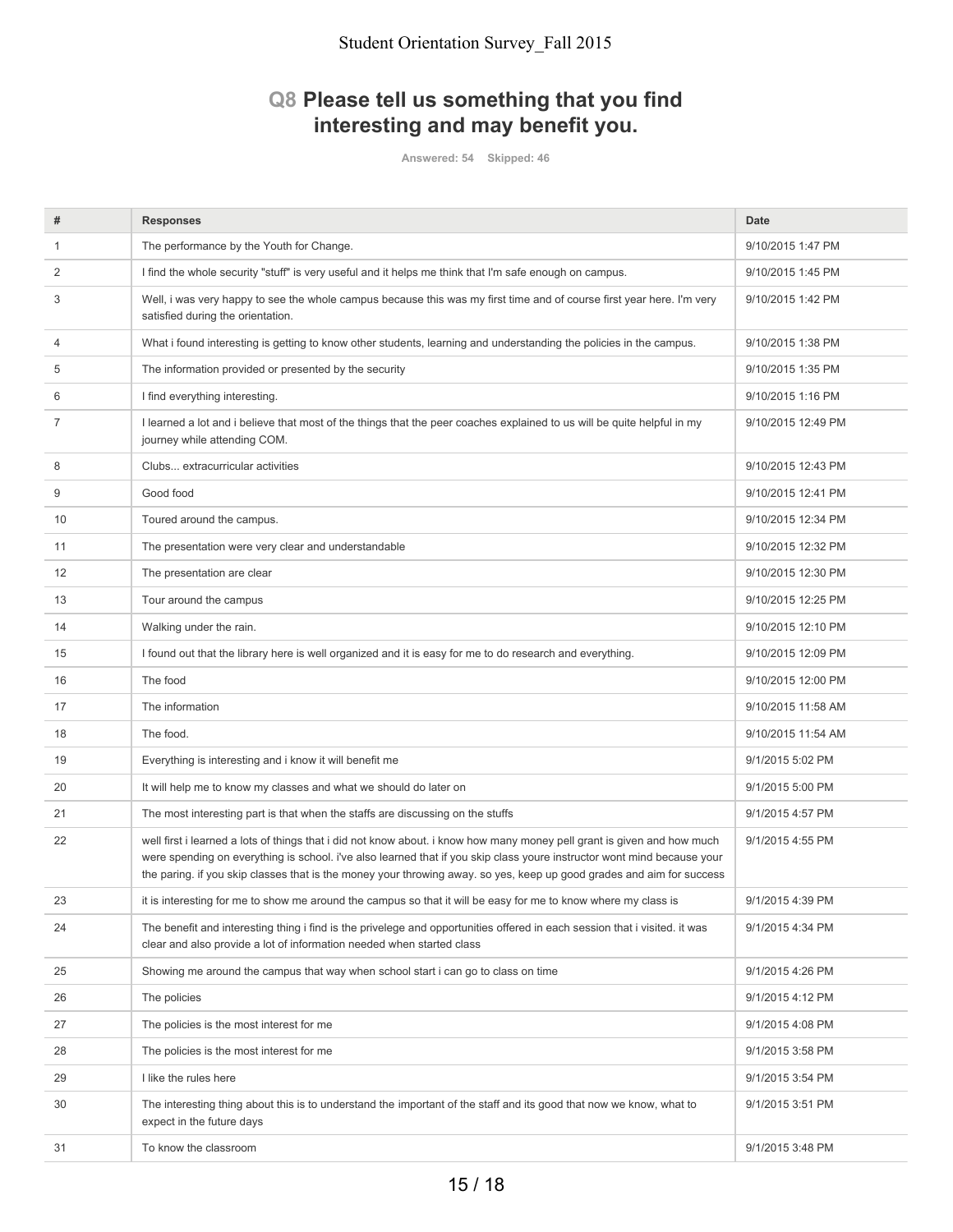| 32 | To know the classroom                                                                                                                        | 9/1/2015 3:36 PM |
|----|----------------------------------------------------------------------------------------------------------------------------------------------|------------------|
| 33 | about the tour                                                                                                                               | 9/1/2015 3:35 PM |
| 34 | Online personal account to view personal profit, because i can keep track of my progress                                                     | 9/1/2015 3:33 PM |
| 35 | The interesting thing about this orientation is that the people provide us with snacks. i only benefit from eating                           | 9/1/2015 3:29 PM |
| 36 | about the financial aid is an interested thing during the orientation                                                                        | 9/1/2015 3:26 PM |
| 37 | The thing that i know that its interesting me is those snacks that they provide for us                                                       | 9/1/2015 2:13 PM |
| 38 | The polices and how to keep me away from paying my credits                                                                                   | 9/1/2015 2:11 PM |
| 39 | I had interesting in hearing some words that helps aware of everything about this college                                                    | 9/1/2015 2:05 PM |
| 40 | The prizes and refreshment                                                                                                                   | 9/1/2015 2:00 PM |
| 41 | i found out about eh money that you subtract from our pell grant that used to our own benefit                                                | 9/1/2015 1:59 PM |
| 42 | What makes me interested is the using of the library                                                                                         | 9/1/2015 1:57 PM |
| 43 | I am interested in library                                                                                                                   | 9/1/2015 1:55 PM |
| 44 | The facts about those policies of chewing                                                                                                    | 9/1/2015 1:54 PM |
| 45 | The policies and everything that i learn from them can make me interesting and benefit from it                                               | 9/1/2015 1:52 PM |
| 46 | Everything                                                                                                                                   | 9/1/2015 1:49 PM |
| 47 | It will help me know where im going during this semester                                                                                     | 9/1/2015 1:43 PM |
| 48 | This orientation is good for us, so that we new students may know the process of our COM                                                     | 9/1/2015 1:42 PM |
| 49 | I find the computer lab and the library, very interesting and i believe that it would be beneficial to my study here at this<br>state campus | 9/1/2015 1:40 PM |
| 50 | N/a                                                                                                                                          | 9/1/2015 1:31 PM |
| 51 | The use of pell grant, i now fully understand that the pell grant is only offered for only 6 years to each individual.                       | 9/1/2015 1:29 PM |
| 52 | I will know how to find my classes and know the names of the classes. i learn the rules and everything                                       | 9/1/2015 1:26 PM |
| 53 | I am very intrested for the orientation process.                                                                                             | 9/1/2015 1:17 PM |
| 54 | N/A                                                                                                                                          | 9/1/2015 1:15 PM |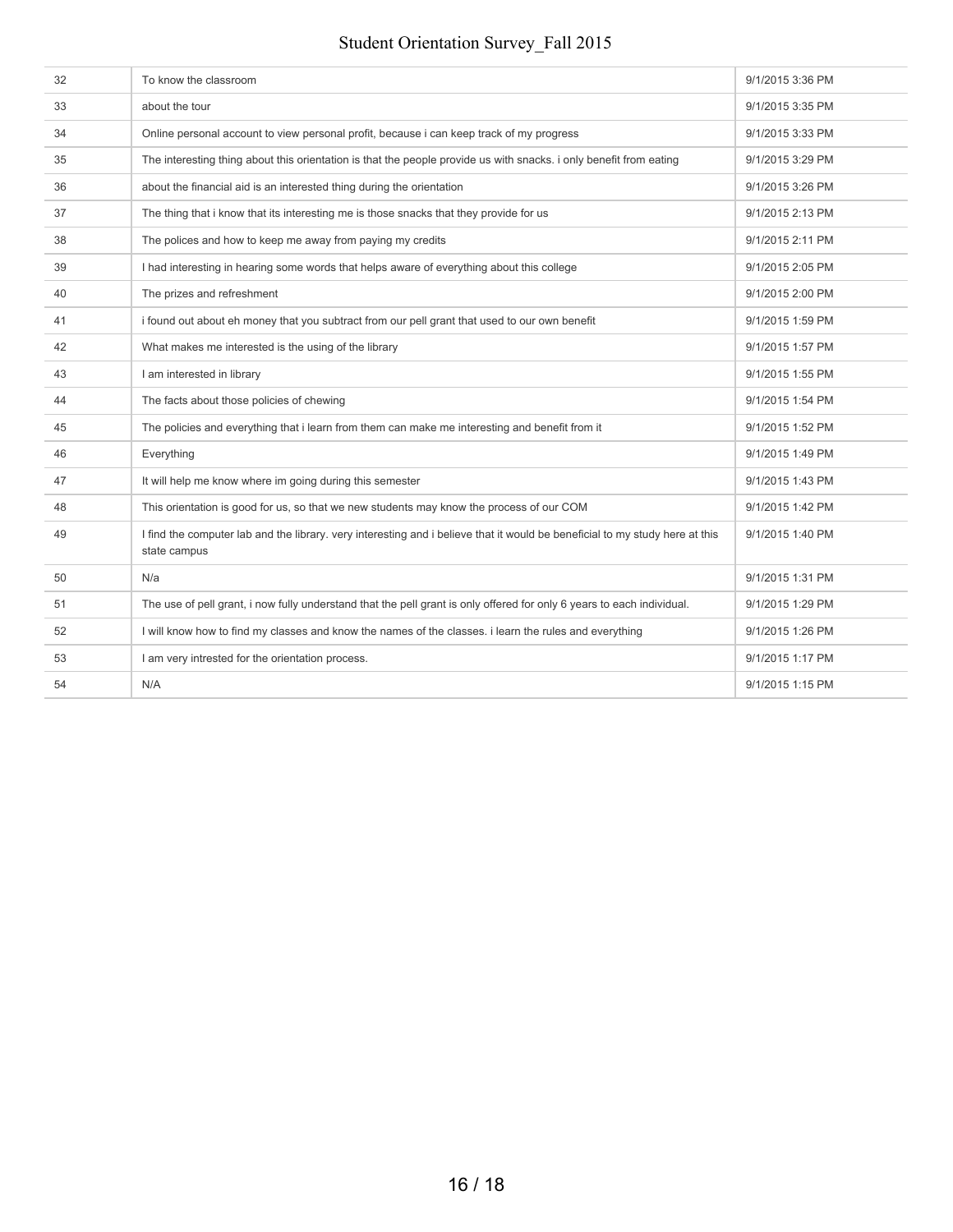# **Q9 Please tell us something that you would like us to improve.**

**Answered: 55 Skipped: 45**

| #  | <b>Responses</b>                                                                                                                                                                                                                                                                                                                                                                                        | Date               |
|----|---------------------------------------------------------------------------------------------------------------------------------------------------------------------------------------------------------------------------------------------------------------------------------------------------------------------------------------------------------------------------------------------------------|--------------------|
| 1  | I don't think anything should be improved since everything was perfect. It was great!                                                                                                                                                                                                                                                                                                                   | 9/10/2015 1:45 PM  |
| 2  | The presentations makes me feel asleep and the peer coaches were also boring.                                                                                                                                                                                                                                                                                                                           | 9/10/2015 1:42 PM  |
| 3  | I think everything goes well and for me there's nothing to improve.                                                                                                                                                                                                                                                                                                                                     | 9/10/2015 1:38 PM  |
| 4  | So far, everything's okay. I don't have anything in mind that needs to improve but i will let you know if i have one in<br>mine. Thank you                                                                                                                                                                                                                                                              | 9/10/2015 1:16 PM  |
| 5  | Get the students to understand the importance of time. The scheduled times on the daily sessions are made to follow<br>the amount of time for each day. So if they want to to through the day faster, be on time, they they'll be done with the<br>day. And also to let the students know to have their student schedules with them through the process, the day of and<br>the next til it is all done. | 9/10/2015 12:47 PM |
| 6  | none                                                                                                                                                                                                                                                                                                                                                                                                    | 9/10/2015 12:43 PM |
| 7  | Free lunch for newcomers                                                                                                                                                                                                                                                                                                                                                                                | 9/10/2015 12:41 PM |
| 8  | The peer coaches should show a little more enthusiasm                                                                                                                                                                                                                                                                                                                                                   | 9/10/2015 12:38 PM |
| 9  | Nothing everything is good.                                                                                                                                                                                                                                                                                                                                                                             | 9/10/2015 12:34 PM |
| 10 | Well you already improve but I'll tell if i see later                                                                                                                                                                                                                                                                                                                                                   | 9/10/2015 12:30 PM |
| 11 | None. Everything is fine                                                                                                                                                                                                                                                                                                                                                                                | 9/10/2015 12:25 PM |
| 12 | The color of the t-shirt                                                                                                                                                                                                                                                                                                                                                                                | 9/10/2015 12:23 PM |
| 13 | nothing                                                                                                                                                                                                                                                                                                                                                                                                 | 9/10/2015 12:20 PM |
| 14 | Nothing so far.                                                                                                                                                                                                                                                                                                                                                                                         | 9/10/2015 12:12 PM |
| 15 | A little cleaning around the campus would be nice, cutting grass.                                                                                                                                                                                                                                                                                                                                       | 9/10/2015 12:09 PM |
| 16 | The food                                                                                                                                                                                                                                                                                                                                                                                                | 9/10/2015 12:00 PM |
| 17 | Organization                                                                                                                                                                                                                                                                                                                                                                                            | 9/10/2015 11:58 AM |
| 18 | More free lunch.                                                                                                                                                                                                                                                                                                                                                                                        | 9/10/2015 11:54 AM |
| 19 | Keep doing what you're doing.                                                                                                                                                                                                                                                                                                                                                                           | 9/10/2015 11:52 AM |
| 20 | nothing to improve, everything was great                                                                                                                                                                                                                                                                                                                                                                | 9/1/2015 5:02 PM   |
| 21 | i dont know. i think you guys are doing better you all try best                                                                                                                                                                                                                                                                                                                                         | 9/1/2015 5:00 PM   |
| 22 | everything is gonna be alright                                                                                                                                                                                                                                                                                                                                                                          | 9/1/2015 4:57 PM   |
| 23 | so far everything fine. one thing though, staffs is needed i mean more staffs. at registration it was really slow. it took<br>me 8 hours to finish registering. it was really slow. i think more staffs is needed, but other than that COM is good. the<br>staffs are friendly and i like them                                                                                                          | 9/1/2015 4:55 PM   |
| 24 | i think we needed to hire more staffs                                                                                                                                                                                                                                                                                                                                                                   | 9/1/2015 4:39 PM   |
| 25 | *need more time in session (at least 45 mins/session) *More information to be provided                                                                                                                                                                                                                                                                                                                  | 9/1/2015 4:34 PM   |
| 26 | i dont have anything in mind yet because i like what the staff have done here                                                                                                                                                                                                                                                                                                                           | 9/1/2015 4:26 PM   |
| 27 | To improve the rules                                                                                                                                                                                                                                                                                                                                                                                    | 9/1/2015 4:12 PM   |
| 28 | i want the rules to improve                                                                                                                                                                                                                                                                                                                                                                             | 9/1/2015 4:08 PM   |
| 29 | i want the rules to improve                                                                                                                                                                                                                                                                                                                                                                             | 9/1/2015 3:58 PM   |
| 30 | to improve the policy                                                                                                                                                                                                                                                                                                                                                                                   | 9/1/2015 3:54 PM   |
| 31 | to give more food and im satisfy with what you provide and my understanding is now broad.                                                                                                                                                                                                                                                                                                               | 9/1/2015 3:51 PM   |